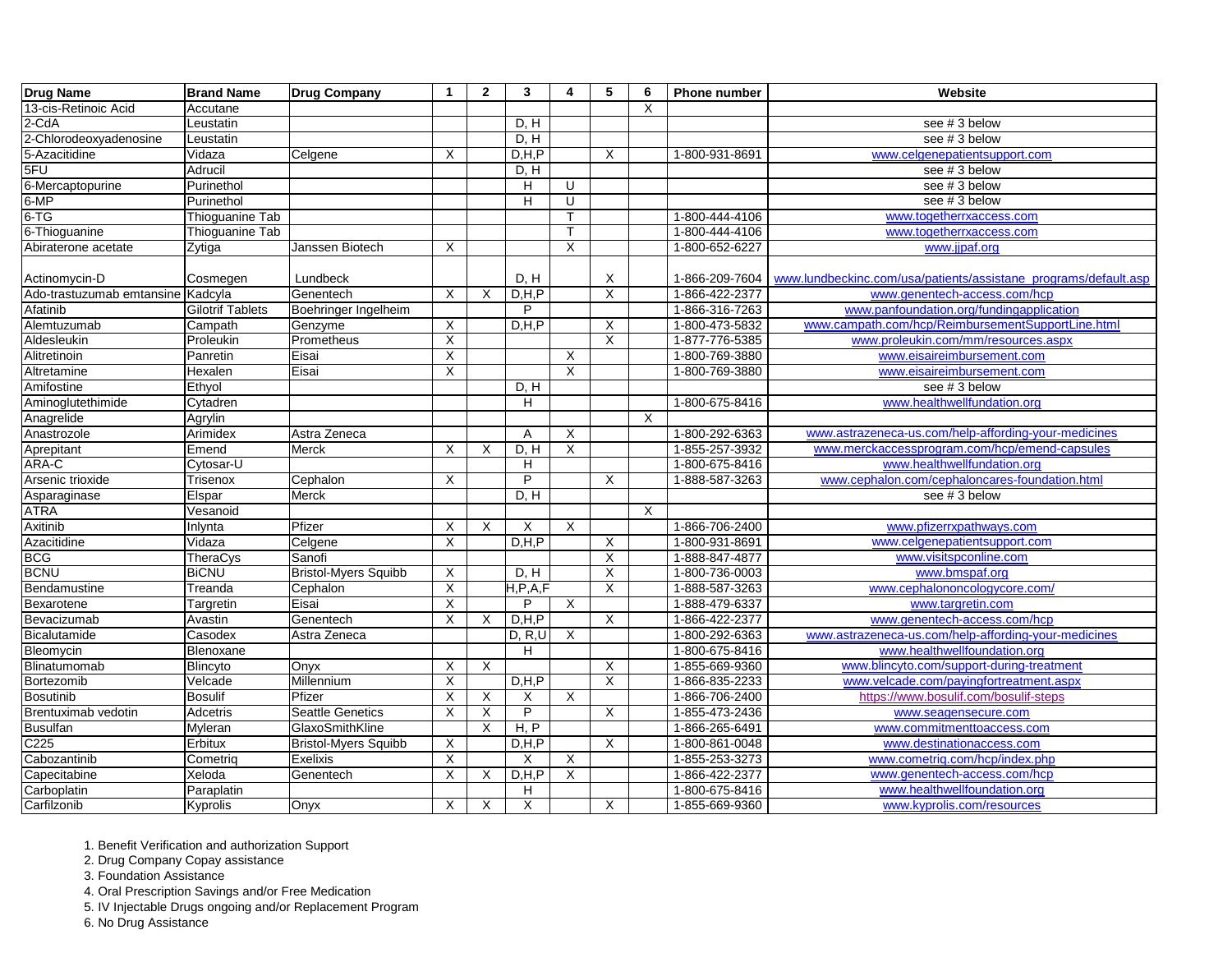| <b>Drug Name</b>     | <b>Brand Name</b> | <b>Drug Company</b>         | $\mathbf 1$               | $\overline{2}$            | 3          | 4                         | $5\phantom{1}$            | 6 | <b>Phone number</b> | Website                                                          |
|----------------------|-------------------|-----------------------------|---------------------------|---------------------------|------------|---------------------------|---------------------------|---|---------------------|------------------------------------------------------------------|
| Carmustine           | <b>BiCNU</b>      | <b>Bristol-Myers Squibb</b> | X                         |                           | D, H       |                           | X                         |   | 1-800-736-0003      | www.bmspaf.org                                                   |
| Ceritinib            | Zykadia           | Norvartis                   | X                         |                           | H, P, F    | $\overline{X}$            |                           |   | 1-800-245-5356      | www.patientassistancenow.com                                     |
| Cetuximab            | Erbitux           | <b>Bristol-Myers Squibb</b> | $\pmb{\times}$            |                           | D, H, P    |                           | X                         |   | 1-800-861-0048      | www.destinationaccess.com                                        |
| Chlorambucil         | Leukeran          | GlaxoSmithKline             |                           | $\times$                  | H, P       |                           |                           |   | 1-866-265-6491      | www.commitmenttoaccess.com                                       |
| Cisplatin            | Platinol          |                             |                           |                           | Н          |                           |                           |   | 1-800-675-8416      | www.healthwellfoundation.org                                     |
| Cisplatin            | Platinol-AQ       |                             |                           |                           | Н          |                           |                           |   | 1-800-675-8416      | www.healthwellfoundation.org                                     |
| Cladribine           | Leustatin         |                             |                           |                           | D, H       |                           |                           |   |                     | see #3 below                                                     |
| Clofarabine          | Clolar            | Genzyme                     | X                         |                           |            |                           | X                         |   | 1-800-792-5652      | www.clolar.com/pediatric.aspx                                    |
| <b>CPT-11</b>        | Camptosar         | Pfizer                      | $\overline{X}$            |                           | D, H, P    |                           | $\overline{\mathsf{x}}$   |   | 1-866-706-2400      | www.pfizerrxpathways.com                                         |
| Crizotinib           | Xalkori           | Pfizer                      |                           | $\boldsymbol{\mathsf{X}}$ |            | $\boldsymbol{\mathsf{X}}$ |                           |   | 1-866-706-2400      | www.pfizerrxpathways.com                                         |
| Cyclophosphamide     | Cytoxan           |                             |                           |                           | н          |                           |                           |   | 1-800-675-8416      | www.healthwellfoundation.org                                     |
| Cyclophosphamide     | Neosar            |                             |                           |                           | H          |                           |                           |   | 1-800-675-8416      | www.healthwellfoundation.org                                     |
| Cytarabine           | Cytosar-U         |                             |                           |                           | Η          |                           |                           |   | 1-800-675-8416      | www.healthwellfoundation.org                                     |
| Dabrafenib           | <b>Tafinlar</b>   | GlaxoSmithKline             | X                         |                           | H, A, F, P | $\boldsymbol{\mathsf{X}}$ | $\sf X$                   |   | 1-866-265-6491      | www.commitmenttoaccess.com                                       |
| Dactinomycin         | Cosmegen          | Lundbeck                    |                           |                           | D, H       |                           |                           |   | 1-866-209-7604      | www.lundbeckinc.com/usa/patients/assistance_programs/default.asp |
| Dacarbazine          | <b>DTIC</b>       |                             |                           |                           | H          |                           |                           |   | 1-800-675-8416      | www.healthwellfoundation.org                                     |
| Darbepoetin          | Aranesp           | Amgen                       | X                         |                           | H, P, F    |                           | X                         |   | 1-888-427-7478      | www.AmgenAssistOnline.com                                        |
| Dasatinib            | Sprycel           | <b>Bristol-Myers Squibb</b> | X                         |                           |            | X                         |                           |   | 1-800-861-0048      | www.destinationaccess.com                                        |
| Daunorubicin         | Cerubidine        |                             |                           |                           |            |                           |                           | X |                     |                                                                  |
| Decitabine           | Dacogen           | Eisai                       | X                         |                           |            |                           | X                         |   | 1-800-769-3880      | www.dacogen.com/patient-assistance.aspx                          |
| Deferasirox          | Exjade            | Novartis                    | X                         |                           |            | X                         |                           |   | 1800-245-5356       | www.patientassistancenow.com                                     |
| Degarelix            | Firmagon          | Ferring                     | $\overline{X}$            |                           |            |                           |                           |   | 1-877-971-3778      | www.firmagononline.com                                           |
| Denileukin diftitox  | Ontak             | Eisai                       | $\mathsf X$               |                           |            |                           | $\boldsymbol{\mathsf{X}}$ |   | 1-866-613-4724      |                                                                  |
| Denosumab            | Prolia            | Amgen                       | X                         | X                         | H, P, F    |                           | X                         |   | 1-888-427-7487      | www.AmgenAssistOnline.com                                        |
| Denosumab            | Xgeva             | Amgen                       | X                         | $\times$                  | H, P, F    |                           | X                         |   | 1-888-427-7487      | www.AmgenAssistOnline.com                                        |
| Dexrazoxane          | <b>Totect</b>     | TopoTarget                  | X                         |                           | Χ          |                           |                           |   | 1-877-456-4017      | www.totect.com/reimbursement.htm                                 |
| Dexrazoxane          | Zinecard          | Pfizer                      | X                         | $\times$                  | Χ          |                           | X                         |   | 1-866-706-2400      | www.pfizerrxpathways.com                                         |
| Docetaxel            | Taxotere          | Sanofi-aventis              | $\pmb{\times}$            |                           | D, H, P    |                           | $\overline{\mathsf{x}}$   |   | 1-888-847-4877      | www.visitspconline.com                                           |
| Doxorubicin          | Adriamycin        |                             |                           |                           | н          |                           |                           |   | 1-800-675-8416      | www.healthwellfoundation.org                                     |
| Doxorubicin Liposome | Doxil             | Centocor Ortho Biotech      | X                         |                           | D, H, P    |                           | X                         |   | 1-800-609-1083      | www.jjpaf.org                                                    |
| Eltrombopag          | Promacta          | GlaxoSmithKline             | $\overline{\mathsf{x}}$   | $\times$                  | H, A, F, P | X                         |                           |   | 1-866-265-6491      | www.commitmenttoaccess.com                                       |
| Enzalutamide         | Xstandi           | Medivation                  | X                         |                           | Χ          | $\mathsf{X}$              |                           |   | 1-855-898-2634      | www.astellasaccess.com                                           |
| Epirubicin           | Ellence           | Pfizer                      | X                         |                           | D, H       |                           | X                         |   | 1-866-706-2400      | www.pfizerrxpathways.com                                         |
| Epoetin Alpha        | Procrit           | Centocor Ortho Biotech      | X                         |                           | D, H       |                           | $\times$                  |   | 1-800-609-1083      | www.jjpaf.org                                                    |
| Eribulin mesylate    | Halaven           | Eisai                       | $\boldsymbol{\mathsf{X}}$ |                           | $\sf X$    | X                         |                           |   | 1-866-614-4724      | www.eisaipatientassistance.com                                   |
| Erlotinib            | Tarceva           | Genentech                   | X                         | X                         | H, P       | X                         |                           |   | 1-866-422-2377      | www.genentech-access.com/hcp                                     |
| Erwinia Asparaginase | Elspar            |                             |                           |                           | D, H       |                           |                           |   |                     | see #3 below                                                     |
| Estramustine         | Emcyt             | Pfizer                      | X                         | X                         | P          | X                         |                           |   | 1-866-706-2400      | www.pfizerrxpathways.com                                         |
| Etoposide            | Etopophos         | <b>Bristol-Myers Squibb</b> |                           |                           | Н          |                           | $\mathsf{X}$              |   | 1-800-736-0003      | www.bmspaf.org/program4.html                                     |
| Etoposide            | VePesid           |                             |                           |                           | Η          |                           |                           |   | 1-800-675-8416      | www.healthwellfoundation.org                                     |
| Etoposide            | Toposar           |                             |                           |                           | H          |                           |                           |   | 1-800-675-8416      | www.healthwellfoundation.org                                     |
| Everolimus           | Afinitor          | Novartis                    | X                         |                           | D, P       | $\boldsymbol{X}$          |                           |   | 1-800-245-5356      | www.patientassistancenow.com                                     |
| Exemestane           | Aromasin          | Pfizer                      | $\mathsf X$               | $\boldsymbol{\mathsf{X}}$ | H, P, U    | $\overline{X}$            |                           |   | 1-866-706-2400      | www.pfizerrxpathways.com                                         |
| Filgrastim           | Neupogen          | Amgen                       | X                         |                           | D, H, P    |                           | $\mathsf{X}$              |   | 1-888-762-6436      | www.AmgenAssistOnline.com                                        |
| Finasteride          | Proscar           | Merck                       |                           |                           | М          |                           |                           |   | 1-800-769-3800      | www.rxoutreach.org                                               |

2. Drug Company Copay assistance

3. Foundation Assistance

4. Oral Prescription Savings and/or Free Medication

5. IV Injectable Drugs ongoing and/or Replacement Program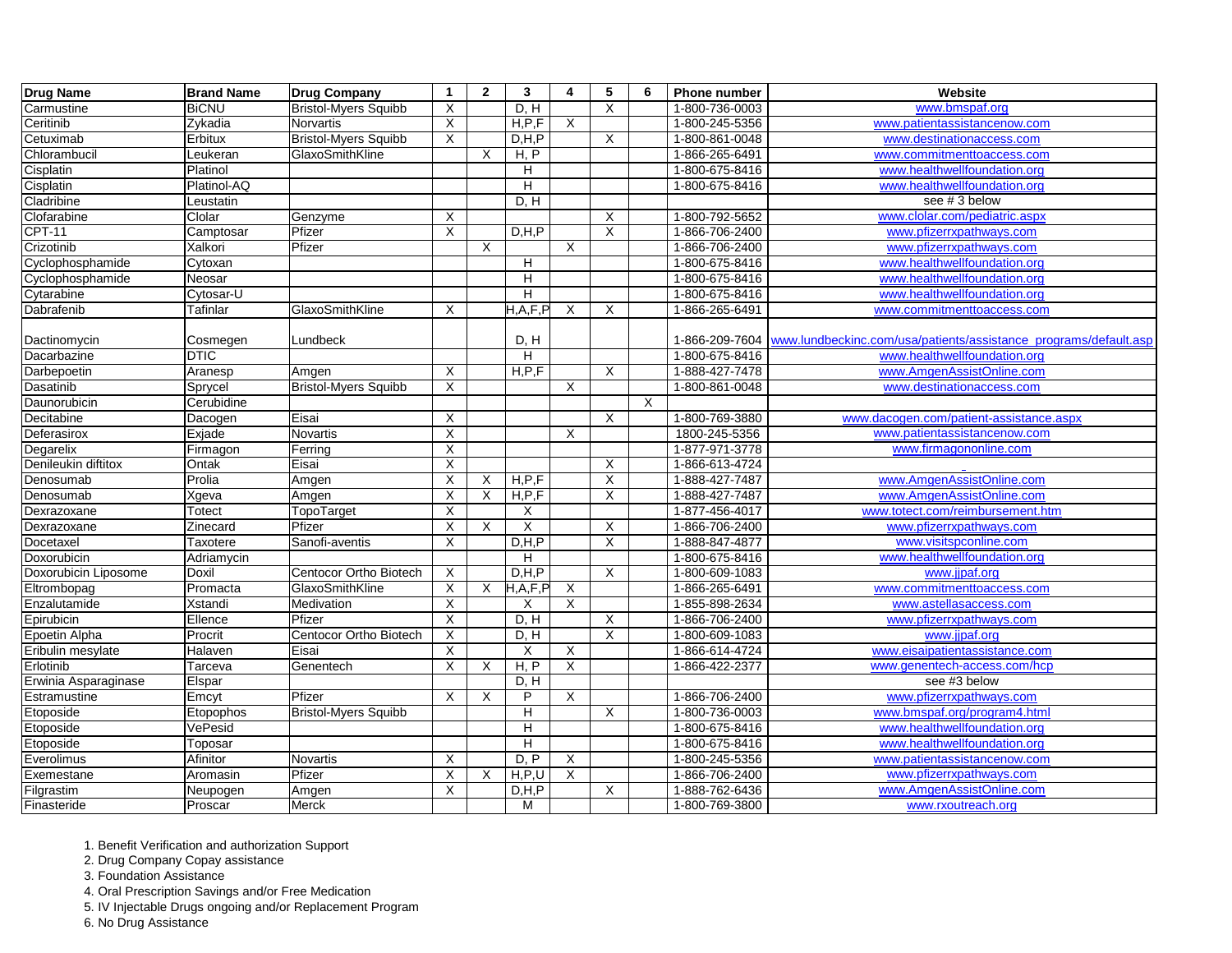| Drug Name                      | <b>Brand Name</b> | <b>Drug Company</b>         | 1              | $\overline{2}$ | $\mathbf{3}$              | 4              | $5\phantom{1}$            | 6       | <b>Phone number</b> | Website                                                         |
|--------------------------------|-------------------|-----------------------------|----------------|----------------|---------------------------|----------------|---------------------------|---------|---------------------|-----------------------------------------------------------------|
| Flourouracil                   | 5FU               |                             |                |                | D, H                      |                |                           |         |                     | see #3 below                                                    |
| Floxuridine                    | <b>FUDR</b>       |                             |                |                | H                         |                |                           |         | 1-800-675-8416      | www.healthwellfoundation.org                                    |
| Fludarabine                    | Fludara           |                             |                |                | H, P                      |                |                           |         |                     | see #3 below                                                    |
| Fluoxymesterone                | Halotestin        |                             |                |                | H                         |                |                           |         | 1-800-675-8416      | www.healthwellfoundation.org                                    |
| Flutamide                      | Eulexin           |                             |                |                | H, P                      |                |                           |         |                     | see #3 below                                                    |
| Fosaprepitant                  | Emend             | Merck                       | X              | X              | D, H                      |                | X                         |         | 1855-257-3932       | www.merckaccessprogram.com/hcp/emend-for-injection              |
| Fulvestrant                    | Faslodex          | Astra Zeneca                |                |                | D, H, P                   |                | $\overline{X}$            |         | 1-800-292-6363      | www.astrazeneca-us.com/help-affording-your-medicines            |
| Gefitinib                      | Iressa            | Astra Zeneca                |                |                | H, P                      | $\sf X$        |                           |         | 1-800-292-6363      | www.astrazeneca-us.com/help-affording-your-medicines            |
| Gemcitibine                    | Gemzar            | Eli Lilly                   |                |                | D, H, P                   |                | X                         |         | 1-866-472-8663      | www.lillypatientone.com                                         |
| Gemtuzumab Ozogamicin          | Mylotarg          | Pfizer                      | X              | X              | H, P, U                   |                | $\mathsf X$               |         | 1-866-706-2400      | www.pfizerrxpathways.com                                        |
| Goserlin                       | Zoladex           | Astra Zeneca                |                |                | D, H, P                   |                | $\overline{X}$            |         | 1-800-292-6363      | www.astrazeneca-us.com/help-affording-your-medicines            |
| <b>Granisetron Transdermal</b> | Sancuso           | ProStraken                  | X              | X              | X                         | X              | X                         |         | 1-800-676-5884      | www.patientrxsolutions.com                                      |
| Hydroxyurea                    | Droxia            | <b>Bristol-Myers Squibb</b> |                |                | Α                         | X              |                           |         | 1-800-736-0003      | www.bmspaf.org                                                  |
| Hydroxyurea                    | Hydrea            |                             |                |                | H, U, M                   |                |                           |         |                     | see #3 below                                                    |
| Ibritumomab Tiuxetin           | Zevalin           | <b>Cell Therapeutics</b>    |                | $\sf X$        |                           |                | X                         |         | 1-800-386-9997      | www.zevalin.com/v3/professional-resources/reimbursement         |
| Ibrutinib                      | Imbryvica         | Pharmalytics, Inc           |                |                |                           |                |                           |         |                     |                                                                 |
| Idarubicin                     | Idamycin          | Pfizer                      | X              | X              | $\boldsymbol{\mathsf{X}}$ |                | $\pmb{\times}$            |         | 1-866-706-2400      | www.pfizerrxpathways.com                                        |
|                                |                   |                             |                |                |                           |                |                           |         |                     | www.zydeligaccessconnect.com/hcp/afford/patient-assistance-     |
| Idelalisib                     | Zydelig           | GileadSciences, Inc         |                |                |                           | $\mathsf X$    |                           |         | 1-844-622-2377      | program                                                         |
| Ifosfamide                     | Ifex              |                             |                |                | H                         |                |                           |         | 1-800-675-8416      | www.healthwellfoundation.org                                    |
| $IL-2$                         | Proleukin         | Prometheus                  | X              |                |                           |                | X                         |         | 1-877-776-5385      | www.proleukin.com/patient/resources                             |
| $IL-11$                        | Neumega           | Pfizer                      | X              | X              | $\boldsymbol{\mathsf{X}}$ |                | $\overline{\mathsf{x}}$   |         | 1-866-706-2400      | www.rxpath.com                                                  |
| Imatinib                       | Gleevec           | Novartis                    | $\pmb{\times}$ |                | D, H, P, F                | $\mathsf{X}$   |                           |         | 1-800-245-5356      | www.patientassistancenow.com                                    |
| Interferon alfa-2a             | Interferon        |                             |                |                | H                         |                |                           |         | 1-800-675-8416      | www.healthwellfoundation.org                                    |
| Interferon alfa-2b             | Intron A          | <b>Merck</b>                | X              |                | H, P                      |                | $\boldsymbol{\mathsf{X}}$ |         | 1-855-257-3932      | www.merckaccessprogram.com/hcp/intron-a                         |
| Interleukin-2                  | Proleukin         | Prometheus                  | X              |                |                           |                | $\pmb{\times}$            |         | 1-877-776-5385      | www.proleukin.com/patient/resources                             |
| Interleukin-11                 | Neumega           | Pfizer                      | Χ              | X              | X                         |                | $\pmb{\times}$            |         | 1-866-706-2400      | www.pfizerrxpathways.com                                        |
| Ipilimumab                     | Yervoy            | <b>Bristol-Myers Squibb</b> | $\mathsf X$    | X              | H, P                      |                | $\pmb{\times}$            |         | 1-800-861-0048      | www.bmsaccesssupport.com                                        |
| Irinotecan                     | Camptosar         | Pfizer                      | X              | X              | X                         |                | $\pmb{\times}$            |         | 1-866-706-2400      | www.pfizerrxpathways.com                                        |
| Isotretinoin                   | Accutane          |                             |                |                |                           |                |                           | $\sf X$ |                     |                                                                 |
| Ixabepilone                    | Ixempra           | <b>Bristol-Myers Squibb</b> |                |                | D, P                      |                | $\sf X$                   |         | 1-800-861-0048      | www.destinationaccess.com                                       |
| Lapatinib                      | Tykerb            | GlaxoSmithKline             | X              | X              | D, P                      | $\sf X$        |                           |         | 1-866-265-6491      | www.commitmenttoaccess.com                                      |
| Lenalidomide                   | Revlimid          | Celegene                    |                |                | D, H, P                   | $\overline{X}$ |                           |         | 1-800-931-8691      | www.celegenpatientsupport.com                                   |
| Letrozole                      | Femara            | Novartis                    | X              |                | H, P, F                   | $\mathsf X$    |                           |         | 1-800-245-5356      | www.patientassistancenow.com                                    |
| Leucovorin                     | Folinic Acid      |                             |                |                | H                         |                |                           |         | 1-800-675-8416      | www.healthwellfoundation.org                                    |
| Leuprolide                     | Eligard           | Sanofi-aventis              | X              |                | D, H                      |                | $\mathsf X$               |         | 1-888-847-4877      | www.visitspconline.com                                          |
| Leuprolide Acetate             | Lupron            | Abbott                      |                |                | D, P                      |                | $\pmb{\times}$            |         | 1-800-222-6885      | www.abbottpatientassistancefoundation.org                       |
| Leuprolide                     | Viadur            |                             |                |                | D, P                      |                |                           |         |                     | see #3 below                                                    |
| Lenvatnib                      | Lenvima           | Eisai                       | X              | X              |                           | X              |                           |         | 1-855-347-2448      | www.lenvimareimbursement.com                                    |
|                                |                   |                             |                |                |                           |                |                           |         |                     |                                                                 |
| Mechlorethamine                | Mustargen         | Lundbeck                    |                |                | H, P                      |                | X                         |         | 1-866-209-7604      | www.lundbeckinc.com/usa/patients/assistane_programs/default.asp |
| Megastrol                      | Megace            |                             |                |                | H                         |                |                           |         | 1-800-675-8416      | www.healthwellfoundation.org                                    |
| Mephalan                       | Alkeran           |                             |                |                | D, H                      |                |                           |         |                     | see #3 below                                                    |
| Mercaptopurine                 | Purixan           | <b>NOVA Lab Limited</b>     |                |                |                           |                |                           |         |                     |                                                                 |
| Mesna                          | Mesnex            |                             |                |                | H                         |                |                           |         | 1-800-675-8416      | www.healthwellfoundation.org                                    |
| Methotrexate                   | Folex             |                             |                |                | H, U, M                   |                |                           |         |                     | see #3 below                                                    |

2. Drug Company Copay assistance

3. Foundation Assistance

4. Oral Prescription Savings and/or Free Medication

5. IV Injectable Drugs ongoing and/or Replacement Program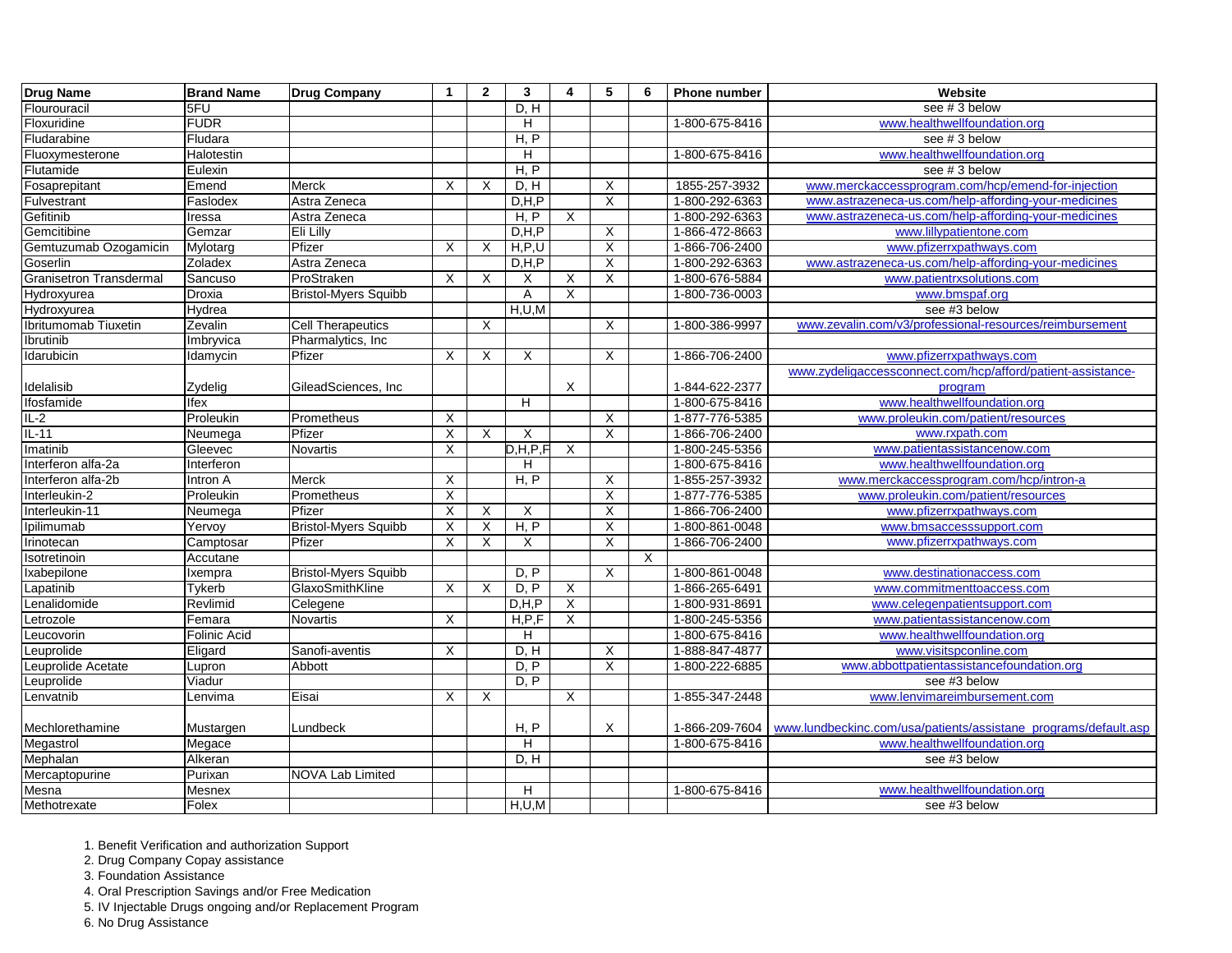| Drug Name                         | <b>Brand Name</b>         | <b>Drug Company</b>                      | $\mathbf 1$               | $\overline{2}$ | $\mathbf{3}$ | 4              | 5                         | 6            | <b>Phone number</b>              | Website                                                         |
|-----------------------------------|---------------------------|------------------------------------------|---------------------------|----------------|--------------|----------------|---------------------------|--------------|----------------------------------|-----------------------------------------------------------------|
| Methotrexate                      | Rheumatrex                |                                          |                           |                | H, U, M      |                |                           |              |                                  | see #3 below                                                    |
| Methotrexate                      | Trexall                   |                                          |                           |                | H, U, M      |                |                           |              |                                  | see #3 below                                                    |
| Mitomycin                         | Mutamycin                 |                                          |                           |                | D, H, P      |                |                           |              |                                  | see #3 below                                                    |
| Mitoxantrone                      | Novantrone                |                                          |                           |                | D, H, P      |                |                           |              |                                  | see #3 below                                                    |
|                                   |                           |                                          |                           |                |              |                |                           |              |                                  |                                                                 |
| <b>Mustine</b>                    | Mustargen                 | Lundbeck                                 |                           |                | H, P         |                | Χ                         |              | 1-866-209-7604                   | www.lundbeckinc.com/usa/patients/assistane_programs/default.asp |
| Nelarabine                        | Arranon                   | GlaxoSmithKline                          | X                         | $\times$       | H, P, F      |                | $\overline{X}$            |              | 1-866-265-6491                   | www.commitmenttoaccess.com                                      |
| Netupitant/Palonsetron            | Akynzeo                   | Eisai                                    | X                         |                |              | X              |                           |              | 1-855-347-2448                   |                                                                 |
| Nilotinib                         | Tasigna                   | <b>Novartis</b>                          | $\boldsymbol{\mathsf{X}}$ |                | D, H, P, F   | X              |                           |              | 1-800-245-5356                   | www.patient assistancenow.com                                   |
| Nilutamide                        | Nilandron                 | Sanofi-aventis                           |                           |                | P            | Χ              |                           |              | 1-888-847-4877                   | www.visitspconline.com                                          |
|                                   |                           | Lundbeck                                 |                           |                | H, P         |                | X                         |              | 1-866-209-7604                   | www.lundbeckinc.com/usa/patients/assistane_programs/default.asp |
| Nitrogen Mustard<br>Nivolumab     | Mustargen                 |                                          |                           |                |              |                | $\boldsymbol{\mathsf{X}}$ |              |                                  | www.bmsaccesssupport.bms.customerconnect.com                    |
| Obinutuzumab                      | Opdivo                    | <b>Bristol-Myers Squibb</b><br>Genentech | X                         | X<br>$\times$  | D, H, P      |                | $\mathsf X$               |              | 1-800-861-0048<br>1-866-422-2377 | www.genentech-access.com/hcp                                    |
|                                   | Gavyza<br>Sandostatin LAR | Novartis                                 | X                         |                |              |                | X                         |              |                                  |                                                                 |
| Octreotide Acetate<br>Ofatumumab  |                           | GlaxoSmithKline                          | X                         |                |              |                |                           |              | 1-800-245-5356                   | www.patient assistancenow.com                                   |
|                                   | Arzerra                   |                                          | X                         |                |              |                | X                         |              | 1-866-265-6491                   | www.commitmenttoaccess.com                                      |
| Olaparib                          | Lynparza                  | Astra Zeneca                             | X                         | $\times$       |              | X              |                           |              | 1-844-275-2360                   | www.astrazeneca-us.com/medicines/help-affording-your-medicines  |
| Omacetaxine Mepesuccinate Synribo |                           | <b>Teva Pharmaceuticals</b>              | $\sf X$                   |                | X            | $\overline{X}$ | X                         |              | 1-888-587-3263                   | www.cephalononcologycore.com                                    |
| Oprelvekin                        | Neumega                   | Pfizer                                   | X                         | $\times$       | H, P, F      |                | $\boldsymbol{\mathsf{X}}$ |              | 1-866-706-2400                   | www.pfizerrxpathways.com                                        |
| Oxaliplatin                       | Eloxatin                  | Sanofi-aventis                           | X                         |                | D, H, P      |                | $\overline{\mathsf{X}}$   |              | 1-888-847-4877                   | www.visitspconline.com                                          |
| Paclitaxel                        | Onxal                     |                                          |                           |                | D, H         |                |                           |              |                                  | see #3 below                                                    |
| Paclitaxel                        | Taxol                     |                                          |                           |                | D, H, A      |                |                           |              |                                  | see #3 below                                                    |
| Paclitaxel protein-bound          | Abraxane                  | Celegene                                 | X                         |                | D, H, P, F   |                | X                         |              | 1-800-931-8691                   | www.celegenepatientsupport.com                                  |
| Palbociclib                       | Ibrance                   | Pfizer                                   | X                         | X              |              | $\mathsf{X}$   |                           |              | 1-877-744-5675                   | www.lbrance.com/getting-ibrance                                 |
| Palonsetron                       | Aloxi                     | Eisai                                    | X                         |                |              |                | X                         |              | 1-866-613-4724                   | www.eisaireimbursement.com                                      |
| Pamidronate                       | Aredia                    |                                          |                           |                |              |                |                           | $\mathsf{X}$ |                                  |                                                                 |
| Panitumumab                       | Vectibix                  | Amgen                                    | X                         |                | D, H, P      |                | X                         |              | 1-888-762-6436                   | www.AmgenAssistOnline.com                                       |
| Panobinostat                      | Farydak                   | Novartis                                 | X                         | $\times$       |              | X              |                           |              | 1-800-282-7630                   | www.farydak.com                                                 |
| Pazopanib                         | Votrient                  | GlaxoSmithKline                          | $\boldsymbol{\mathsf{X}}$ | $\times$       | P            | X              |                           |              | 1-866-265-6491                   | www.commitmenttoaccess.com                                      |
| Pegaspargase                      | Oncaspar                  | Sigma-Tau                                | X                         | $\times$       |              |                | $\boldsymbol{\mathsf{X}}$ |              | 1-800-490-3262                   | www.oncospar.com/patients-resource.asp                          |
| Pegfilgrastim                     | Neulasta                  | Amgen                                    | X                         | $\times$       | D, H         |                | X                         |              | 1-888-427-7478                   | www.AmgenAssistOnline.com                                       |
| Peginterferon Alfa-2b             | Sylatron                  | Merck                                    | $\boldsymbol{\mathsf{X}}$ | $\times$       | D, H         |                | $\overline{X}$            |              | 1-855-257-3932                   | www.merckaccessprogram.com/hcp/sylatron                         |
| Pembrolizumab                     | Keytruda                  | Merck                                    | X                         | X              | D, H         |                | Χ                         |              | 1-855-257-3932                   | www.merckaccessprogram-keytruda.com                             |
| Pemetrexed                        | Alimta                    | Eli Lilly                                |                           |                | D, H, P      |                | X                         |              | 1-866-472-8663                   | www.lillypatientone.com                                         |
| Pentostatin                       | Nipent                    |                                          |                           |                |              |                |                           | X            |                                  |                                                                 |
| Pertuzumab                        | Perjeta                   | Genentech                                | X                         | $\times$       | D, H, P      |                | $\overline{\mathsf{X}}$   |              | 1-866-422-2377                   | www.genentech-access.com/hcp                                    |
| Plerixafor                        | Mozobil                   | Genzyme                                  | X                         |                | D, P         |                | X                         |              | 1-877-466-9624                   | www.mozobil.com/healthcare/billing and reimbursement.asp        |
| Plicamycin                        | Mithracin                 |                                          |                           |                |              |                |                           | X            |                                  |                                                                 |
| Pomalidomide                      | Pomalyst                  | Celegene                                 | X                         |                | D, H, P, F   | $\mathsf{X}$   |                           |              | 1-800-931-8691                   | www.celegenepatientsupport.com                                  |
| Ponatinib                         | Iclusig                   | <b>Ariad Pharmaceuticals</b>             | X                         | X              | D            | X              |                           |              | 1-855-447-7277                   | www.ariadpass.com/healthcare-professional                       |
| Pralatrexate                      | Folotyn                   | <b>Allos Therapeutices</b>               | $\boldsymbol{\mathsf{X}}$ |                | $\circ$      |                | $\boldsymbol{\mathsf{X}}$ |              | 1-877-272-7102                   | www.getasapinfo.com                                             |
| Procarbazine                      | Matulane                  | Sigma-Tau                                | $\boldsymbol{\mathsf{X}}$ | X              | H            | $\mathsf X$    |                           |              | 1-800-999-6673                   | www.sigmatau.com/support/support_phrma.asp                      |
| Radium RA 223 Dichloride          | Xofigo                    | <b>Bayer Healthcare</b>                  | $\sf X$                   | $\times$       | $\mathsf{R}$ |                | X                         |              | 1-855-696-3446                   | www.xofigo-us.com/patient/assistance                            |
| Ramucircumab                      | Cyramza                   | Eli Lilly and Company                    | $\mathsf X$               |                | D, H, P      |                |                           |              | 1-866-472-8663                   | www.lillypatientone.com                                         |
| Rasburicase                       | Elitek                    | Sanofi-aventis                           | X                         |                | H, P, F, O   |                | X                         |              | 1-888-847-4877                   | www.visitspconline.com                                          |

2. Drug Company Copay assistance

3. Foundation Assistance

4. Oral Prescription Savings and/or Free Medication

5. IV Injectable Drugs ongoing and/or Replacement Program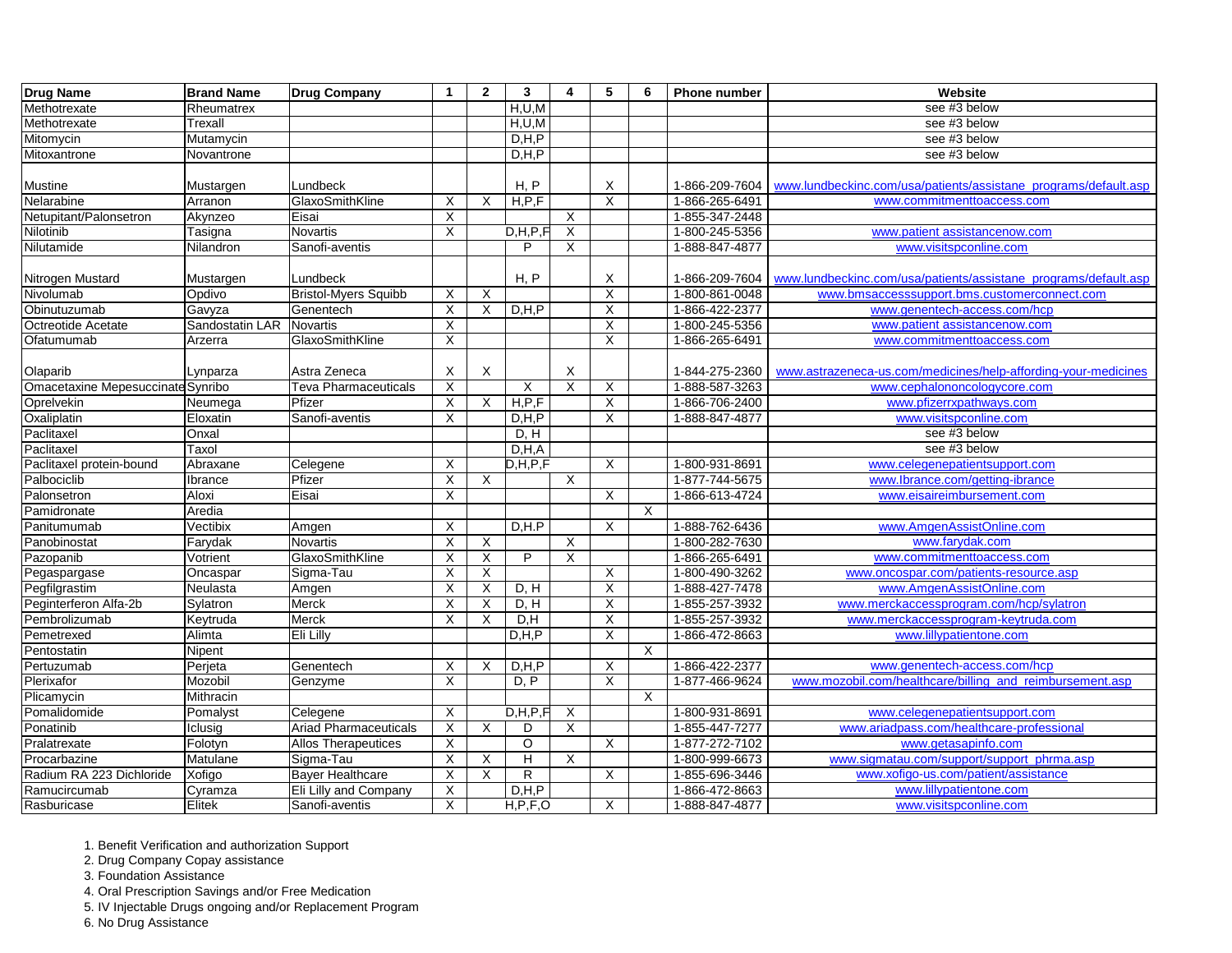| <b>Drug Name</b>                     | <b>Brand Name</b>     | <b>Drug Company</b>         | $\mathbf 1$ | $\overline{2}$ | $\mathbf{3}$   | 4                         | $5\phantom{1}$ | 6       | <b>Phone number</b> | Website                                                        |
|--------------------------------------|-----------------------|-----------------------------|-------------|----------------|----------------|---------------------------|----------------|---------|---------------------|----------------------------------------------------------------|
| Regorafenib                          | Stivarga              | <b>Bayer Healthcare</b>     | $\times$    |                |                | X                         |                |         | 1-866-639-2827      | www.stivarga-us.com/access.html                                |
| Rituximab                            | Rituxan               | Genentech                   | X           | X              | D, H, P        |                           | X              |         | 1-866-422-2377      | www.genentech-access.com/hcp                                   |
| Romidepsin                           | Istodax               | Celegene                    | $\times$    |                | P              |                           | $\pmb{\times}$ |         | 1-800-931-8691      | www.celegenepatientsupport.com                                 |
| Romiplostim                          | Nplate                | Amgen                       | $\times$    | X              | H, P, F        |                           | $\pmb{\times}$ |         | 1-888-427-7478      | www.AmgenAssistOnline.com                                      |
| Ruxolitninib                         | Jakafi                | Incyte                      | X           | X              | X              | X                         |                |         | 1-855-452-5234      | www.incytecares.com                                            |
| Sargramostim                         | Leukine               | Genzyme                     | X           |                | Н              |                           | X              |         | 1-888-479-5385      | www.leukine.com/healthcare.aspx                                |
| Sipuleucel-t                         | Provenge              | Dendreon                    | X           |                | P              |                           | $\overline{X}$ |         | 1-877-336-3736      | www.provenge.com/reimbursement.aspx                            |
| Siltuximab                           | Sylvant               | Janssen Biotech, Inc        |             |                |                | X                         |                |         | 1-855-299-8844      | www.janssenaccessone.com/pages/sylvant/patientassist/intro.jsp |
| Sorafenib                            | Nexavar               | <b>Bayer Healthcare</b>     | X           | X              | D, P           | $\mathsf X$               |                |         | 1-866-639-2827      | www.nexavar-us.com                                             |
| Streptozocin                         | Zanosar               |                             |             |                |                |                           |                | $\sf X$ |                     |                                                                |
| Sunitinib                            | Sutent                | Pfizer                      | X           |                | D, P           | X                         |                |         | 1-866-706-2400      | www.pfizerrxpathways.com                                       |
| Tamoxifen                            | Nolvadex              |                             |             |                | H, M           |                           |                |         |                     | see #3 below                                                   |
| Temozolomide                         | Temodar               | Merck                       |             |                | D              |                           |                |         | 1-800-727-5400      | www.merckhelps.com/mpap                                        |
| Temsirolimus                         | <b>Toresel</b>        | Pfizer                      | X           |                | P              |                           | X              |         | 1-866-706-2400      | www.pfizerrxpathways.com                                       |
| Teniposide                           | Vumon                 | <b>Bristol-Myers Squibb</b> |             |                | H              |                           | $\overline{X}$ |         | 1-800-736-0003      | www.bmspaf.org                                                 |
| Thalidomide                          | Thalomid              | Celegene                    | X           |                | D, H, P        | X                         |                |         | 1-800-931-8691      | www.celegenepatientsupport.com                                 |
| Thiotepa                             | <b>Thioplex</b>       |                             |             |                | Н              |                           |                |         | 1-800-675-8416      | www.healthwellfoundation.org                                   |
| <b>Topotecan Oral</b>                | <b>Hycamptin Oral</b> | GlaxoSmithKline             | X           | $\times$       | D, H, P        | X                         |                |         | 1-866-265-6491      | www.commitmenttoaccess.com                                     |
| Topotecan                            | Hycamptin             | GlaxoSmithKline             | X           | $\times$       | D, H, P        |                           | X              |         | 1-866-265-6491      | www.caresbygsk.com                                             |
| Toremifene                           | Fareston              | G Tx, Inc                   |             |                | D, H, P        | X                         |                |         | 1-877-362-7595      | www.fareston.com                                               |
| Tositumomab                          | Bexxar                | GlaxoSmithKline             | X           |                | H              |                           | X              |         | 1-866-265-6491      | www.commitmenttoaccess.com                                     |
| Trametinib                           | Mekinist              | GlaxoSmithKline             | X           |                | D, A, F, P     | $\boldsymbol{\mathsf{X}}$ | X              |         | 1-866-265-6491      | www.commitmenttoaccess.com                                     |
| Trastuzumab                          | Herceptin             | Genentech                   | X           | X              | D, H, P        |                           | X              |         | 1-866-422-2377      | www.genentech-access.com/hcp                                   |
| Tretinoin (ATRA)                     | Vesanoid              | Roche                       |             |                | X              |                           |                |         |                     |                                                                |
| <b>Triptorelin Pamoate</b>           | <b>Trelstar</b>       | Watson                      | X           |                |                |                           | X              |         | 1-866-754-3315      | www.trelstar.com                                               |
| Vandetanib                           | Caprelsa              | AstraZeneca                 | X           | X              | X              | X                         |                |         | 1-800-292-6363      | www.astrazeneca-us.com/help-affording-your-medicines           |
| Valrubicin                           | Valstar               |                             |             |                |                |                           |                | X       |                     |                                                                |
| Vemurafenib                          | Zelboraf              | Genentech                   | $\times$    | X              | X              | $\boldsymbol{\mathsf{X}}$ |                |         | 1-866-422-2377      | www.genentech-access.com/hcp                                   |
| Vinblastine                          | Velban                |                             |             |                | $\mathsf{H}$   |                           |                |         | 1-800-675-8416      | www.healthwellfoundation.org                                   |
| Vincristine                          | Oncovin               |                             |             |                | D, H           |                           |                |         |                     | see #3 below                                                   |
| Vincristine Sulfate Liposome Marqibo |                       | Talon                       |             |                |                |                           |                | X       |                     |                                                                |
| Vinorelbine                          | Navelbine             | PF Pharmaceuticals          |             |                | Η              |                           |                |         | 1-800-675-8416      | www.healthwellfoundation.org                                   |
| Vismodegib                           | Erivedge              | Genentech                   | X           | X              | Χ              | X                         |                |         | 1-866-422-2377      | www.genentech-access.com/hcp                                   |
| Vorinostat                           | Zolinza               | Merck                       | $\sf X$     |                | D, P           | $\boldsymbol{\mathsf{X}}$ |                |         | 1-800-727-5400      | www.merckhelps.com/mpap                                        |
| $VP-16$                              | Etopophos             | <b>Bristol-Myers Squibb</b> |             |                | $\overline{H}$ |                           | $\mathsf{X}$   |         | 1-800-736-0003      | www.bmspaf.org                                                 |
| $VP-16$                              | VePesid               |                             |             |                | Η              |                           |                |         | 1-800-675-8416      | www.healthwellfoundation.org                                   |
| <b>VP-16</b>                         | Toposar               |                             |             |                | H              |                           |                |         | 1-800-675-8416      | www.healthwellfoundation.org                                   |
| Zidovudine                           | Retrovir              |                             |             |                | X              |                           |                |         |                     |                                                                |
| Ziv-Aflibercept                      | Zaltrap               | Sanofi-aventis              | X           |                | X              | X                         |                |         | 1-888-847-4877      | www.visitspconline.com                                         |
| Zoledronic acid                      | Zometa                | Novartis                    | X           |                | D, P           |                           | X              |         | 1-800-245-5356      | www.patientassistancenow.com                                   |
|                                      |                       |                             |             |                |                |                           |                |         |                     |                                                                |
|                                      |                       |                             |             |                |                |                           |                |         |                     |                                                                |
|                                      |                       |                             |             |                |                |                           |                |         |                     |                                                                |
|                                      |                       |                             |             |                |                |                           |                |         |                     |                                                                |
|                                      |                       |                             |             |                |                |                           |                |         |                     |                                                                |

2. Drug Company Copay assistance

3. Foundation Assistance

4. Oral Prescription Savings and/or Free Medication

5. IV Injectable Drugs ongoing and/or Replacement Program